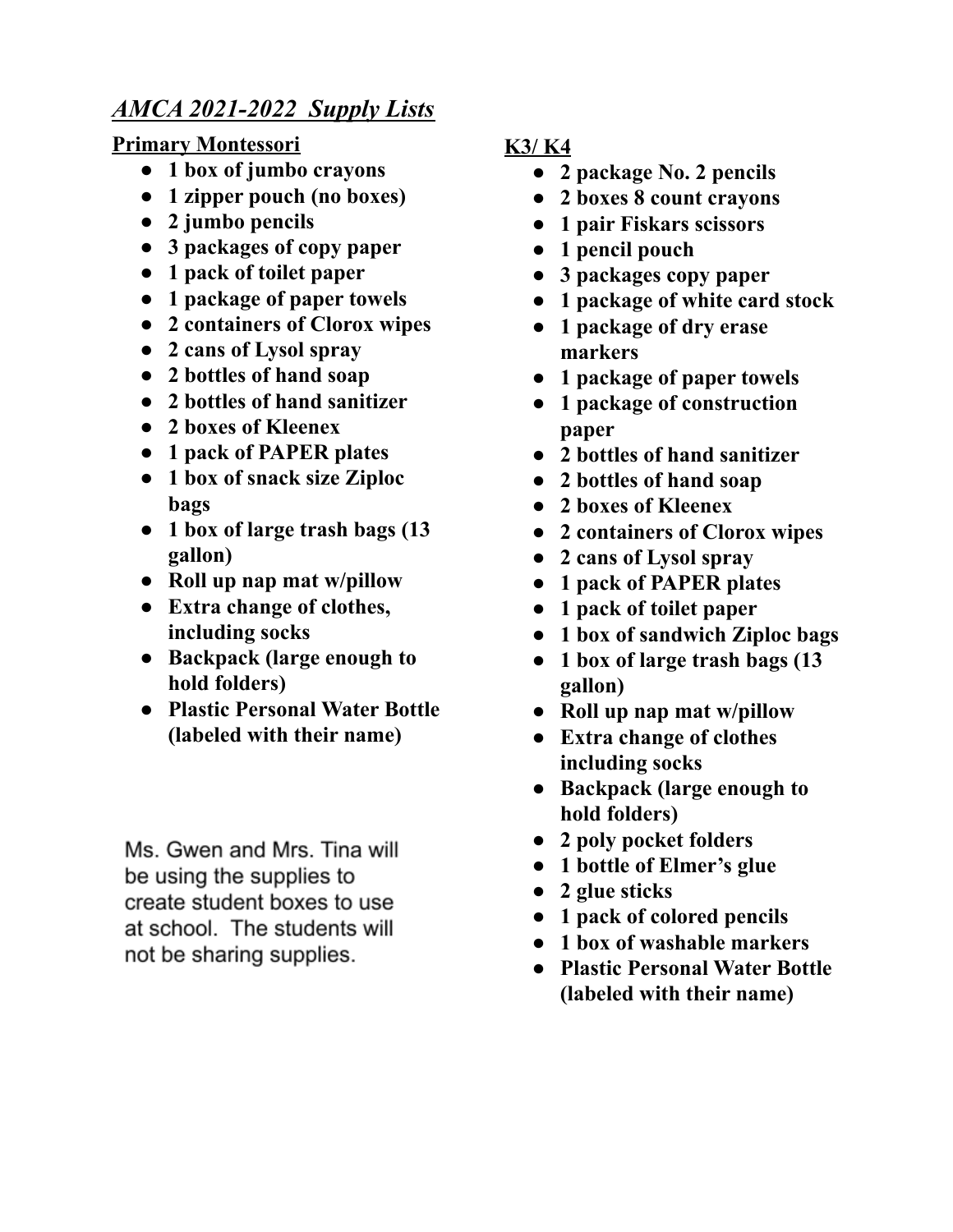**Grade K5**

- **● Pencil/crayon pouch**
- **● 2, 8oz bottles or stick glue**
- **● 3 packages of dry erase markers-2 reg/1 skinny**
- **● 2 plastic 3-prong pocket folder**
- **● 1 primary composition book**
- **● 1 pair of Fiskars scissors**
- **● 2 packages of No. 2 pencils**
- **● 1 Colored pencils or colors**
- **● 1 pack of fine point Sharpies red/black**
- **● Erasers (big and small)**
- **● 2 containers of Clorox wipes**
- **● 3 packages of copy paper**
- **● 1 package of white card stock**
- **● 1 box of xx-large trash bags (55 gal.)**
- **● 1 package of paper towels**
- **● 2 bottles of hand soap**
- **● 1 box of quart Ziploc bags**
- **● 1 pack of PAPER plates**
- **● 1 pack of toilet paper**
- **● 1 box of Kleenex**
- **● 2 cans of Lysol spray**
- **● Nap mat**
- **● Extra change of clothes**
- **● Plastic Personal Water Bottle (labeled with their name)**
- **● Mask**

## **1st-3rd Grade**

- **● 1 pk. of fine point red/black Sharpies**
- **● 3 composition notebooks**
- **● 3 packages of No. 2 pencils**
- **● 3 packages of dry erase markers-2 reg/1 skinny**
- **● 3 packs of wide ruled notebook paper**
- **● 1 pencil pouch**
- **● 1 pair of scissors**
- **● 4 glue sticks**
- **● Big and Small erasers**
- **● Pens (red/ black/ blue)**
- **● 1 package of white Card Stock**
- **● 1 package of construction paper**
- **● 2 containers of Clorox wipes**
- **● 3 packages of copy paper**
- **● 1 box of large trash bags (13 gal.)**
- **● 1 package of paper towels**
- **● 1 bottle of hand sanitizer**
- **● 1 box of gallon Ziploc bags**
- **● 1 pack of PAPER plates**
- **● 1 pack of toilet paper**
- **● 1 box of Kleenex**
- **● 2 cans of Lysol Spray**
- **● 2 bottles of hand soap**
- **● Plastic Personal Water Bottle (labeled with their name)**
- **● Mask**

Ms. Jennifer and Ms. Heather will be using the supplies to create boxes for the kids at school. The students will not be sharing supplies.